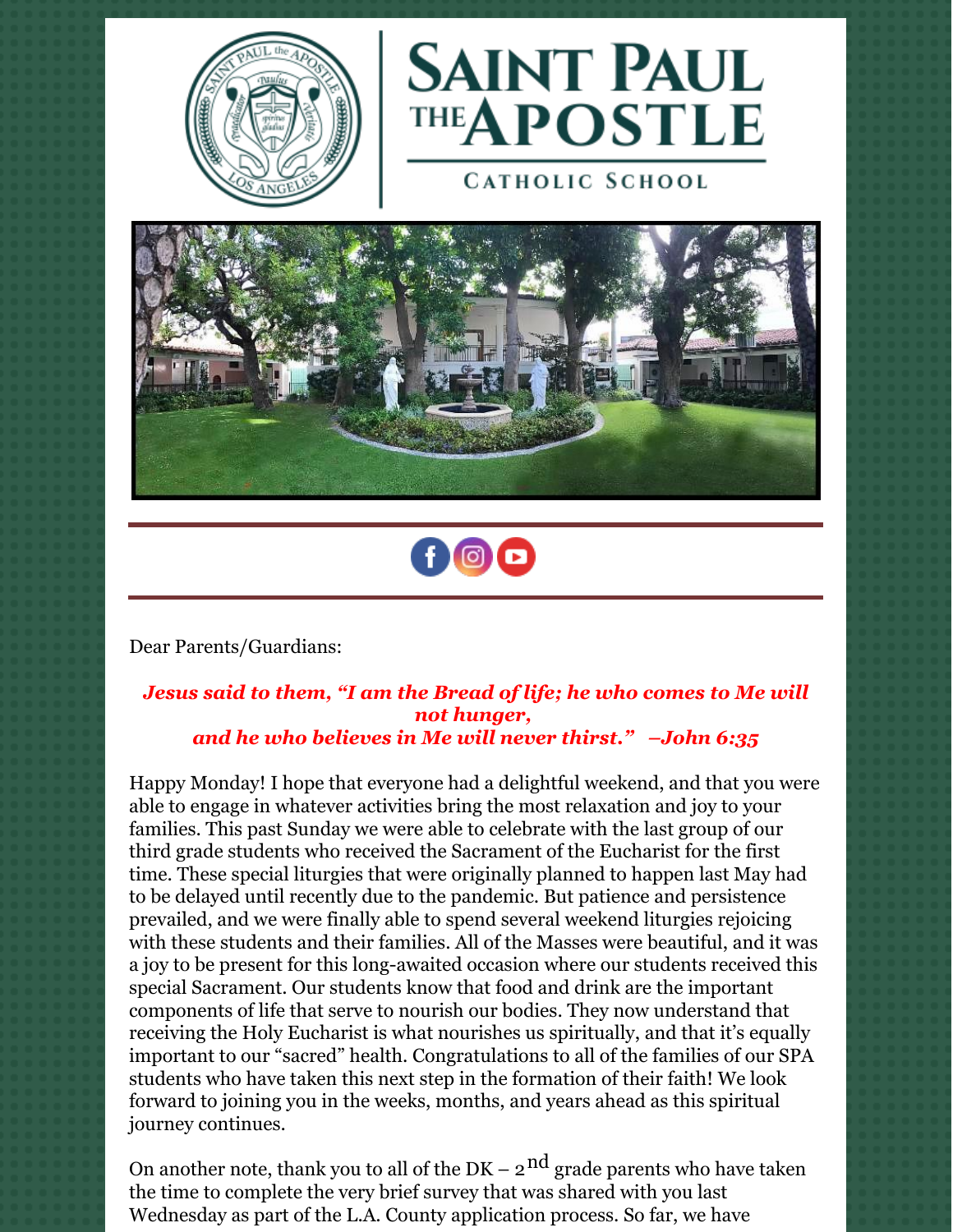received 180 responses. Of those response 90% of the families have indicated their preference to have their children return to campus for on-site instruction once we receive approval from the Archdiocese of Los Angeles and the County of Los Angeles Department of Health. I will continue to keep you informed with any information that I receive. As always, please know that your support and patience are very much appreciated!

Peace and Blessings,

Crystal A. Pinkofsky Principal

# **PICTURE DAY at SPA!**

This is just a reminder that **Picture Day at SPA will be held Tuesday, October 20 (TOMORROW). Please note that school will NOT be in session that day. It was decided that attempting to teach classes while students "come and go" throughout the day would be a bit of a challenge for everyone involved.**



Photographers from *Pictures with Class* will be on campus in the gym to photograph all students in DK through  $8<sup>th</sup>$  grade. The photo sessions will begin at 7:30 a.m., and will continue throughout the day until 3:30 p.m. We respectfully ask that you make every effort to have your students here on time. To assist us with safety and physical distancing, parents will NOT be allowed to enter the gym with their children. The photographers will also practice physical distancing—they will not touch your child's hair or adjust collars, etc. (But they will give verbal cues to the students.) **Students MUST be in their regular school uniforms for pictures; PE uniforms, Spirit Wear and Festival attire may NOT be worn for Picture Day.**

### *To help make this a seamless and safe process for everyone, we ask that you please note the following:*

- Parents will drive onto the yard and wait in or near their cars for their students to return. Parents of younger students may walk them to the gym door.
- Please do not attempt to enter the campus through the front doors as the school office will be closed for the day.
- Student temperatures will be taken by SPA staff members.
- Students will enter the gym through the main door (nearest the Library). Hand sanitizer is to be used for everyone who enters the gym.
- Students will check-in with Pictures with Class, and follow the guidelines of the Pictures with Class staff.
- After taking pictures, students will exit out of the back doors of the gym (closest to Mormon wall).
- After having their photos taken,  $7^{\rm th}$  and  $8^{\rm th}$  grade students will drop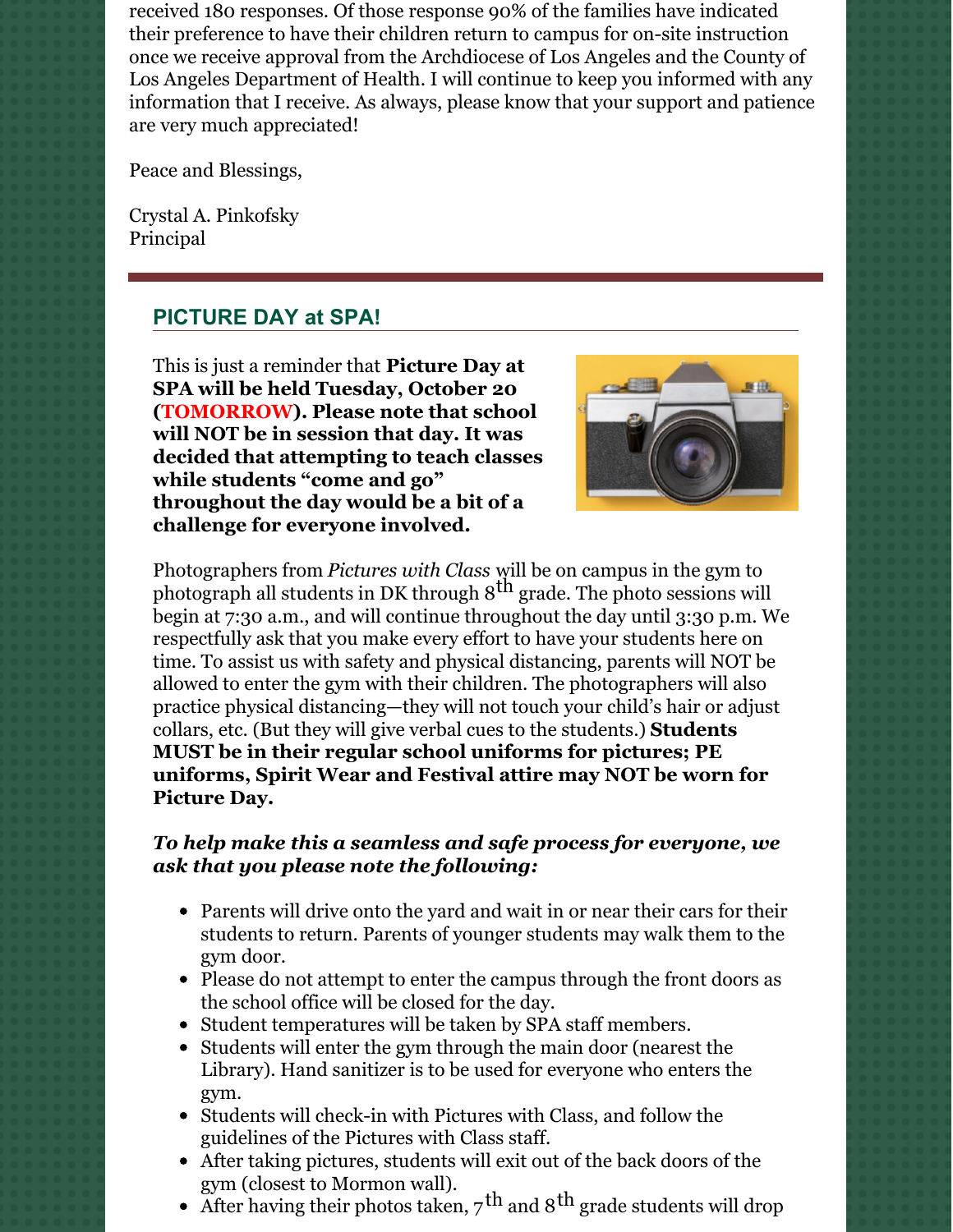off their SPA iPads with a member of our SPA Tech Team, and they will be given their new Chromebooks to take home for Distance Learning. This exchange will take place at a special table on their way out of the gym. (*Please note that a Chromebook will not be issued until the iPad is returned.*)

- After exiting the gym, any student needing to pick up Festival patronage bags, Festival prizes, items from Mrs. BJ, textbooks/workbooks for Mr. Ho's math class, or SPA yearbooks that were paid for and never picked up, will be able to retrieve these items from the tables outside on the way to their cars.
- We respectfully ask that parents and students leave campus as soon as possible.

Students who are not ordering a picture package will still need to be photographed for school records and the SPA yearbook. If you have any questions about Picture Day, please call the school office at 310-474-1588.



**St. Paul the Apostle School** Picture Day is

**October 20, 2020** 

0021297 order code for online purchases

**CLICK HERE TO ORDER** 

THIS IS A PREPAY EVENT. PAYMENT DUE ON PICTURE DAY.

## **BUILD YOUR OWN PACKAGE - or - SELECT ONE OF OUR PACKAGES**

Remember, TODAY'S MOMENTS are TOMORROW'S MEMORIES!

## **SUPPORTING OUR SPA FAMILIES WITH SEL!**

Center for **Emotional Intelligence**  As many of our families know, the administration and faculty of St. Paul the Apostle School have been participating in professional development opportunities provided by Yale University that are related to supporting the social and emotional wellbeing of our students. These development opportunities have been ongoing for the past year and a half, and our teachers were looking forward to

implementing the strategies and sharing all we have learned with our students this year. Although our school year has not begun the way we had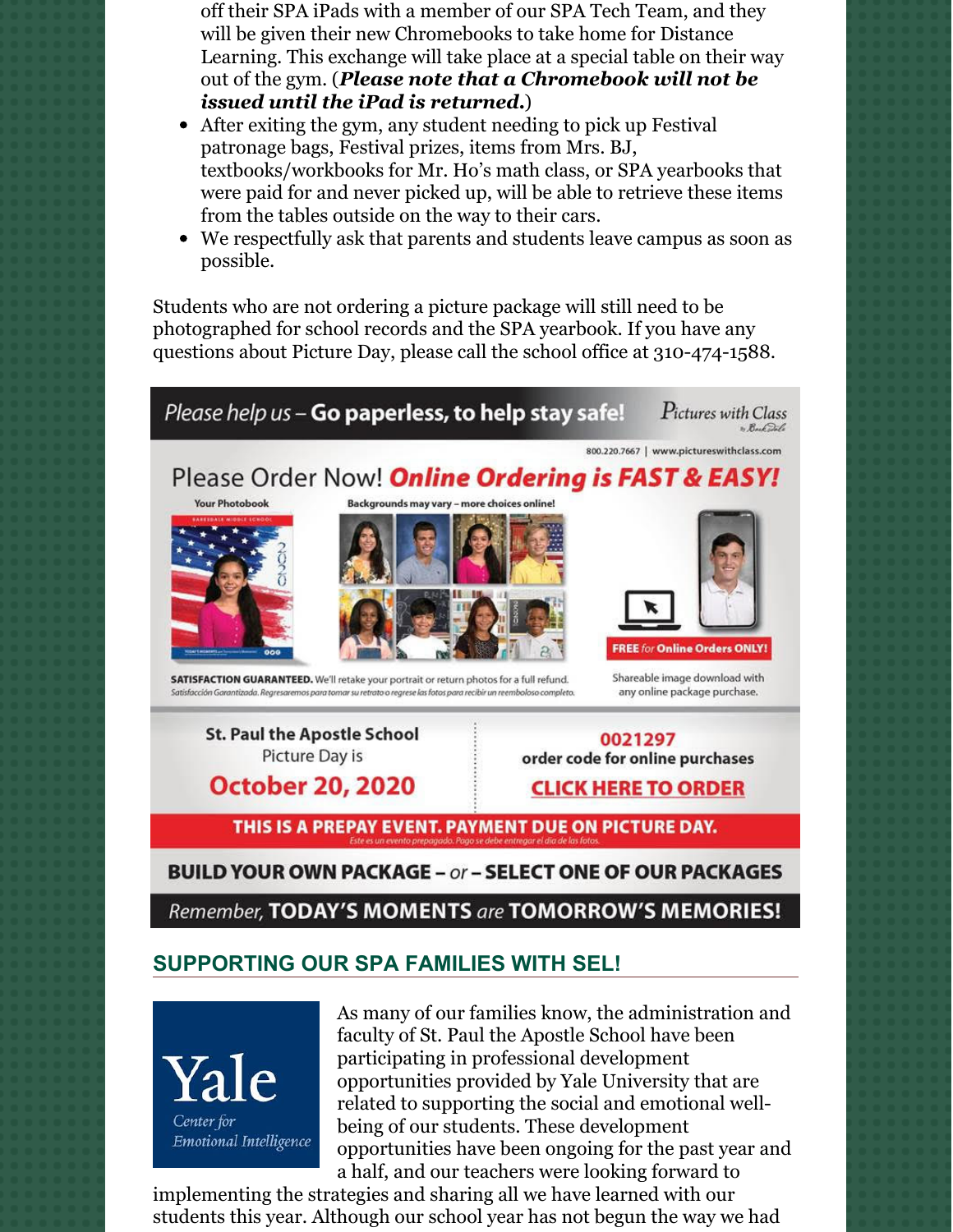planned, our teachers remain committed to supporting our students as we all navigate through the challenges we are presently facing.

We are also aware of the fact that parents are feeling the stress as well. Families have become emotionally charged since last March. Managing family matters has always been a balancing act. And now with COVID-19, natural disasters, social unrest, and economic uncertainty, that balancing act has definitely become more of a challenge for all of us. To assist you in your parental roles, we have reached out to Yale University in an effort to have them share some resources with you.

They have graciously offered their support, and will be hosting a FREE interactive webinar for parents on **Tuesday, October 20, at 4:00 p.m.** *(The registration link was shared in last week's newsletter.)* The topics to be covered include: understanding how emotions can support or hinder children's learning, skillfully managing stress and anxiety, establishing closer collaborations with your child's teachers, and encouraging great well-being for your family. Questions will be welcomed and responded to by the experts. We hope that everyone will be able to leave the session with practical strategies for resilience and wellbeing!

#### **YALE WEBINAR [REGISTRATION](https://zoom.us/webinar/register/WN_JNlnSO96RT-diYZb28WJhg?mc_cid=d314e4bc92&mc_eid=%5BUNIQID%5D)**

### **SPA PARISH PRAYER SERVICE!**



You are cordially invited to join us on Monday, November 2, at 7:00 p.m. as we commemorate the lives of loved ones who have passed away. The virtual prayer service will be held from inside the church. You can watch this special ceremony which will be filled with reflection, prayer, and song on our YouTube site St. Paul the Apostle Media. For a \$20 donation, a candle will be lit in honor of your loved one. Each 7-day candle will be personalized with the honoree's name. Text spalightacandle to 77977, or go to this link: **<https://ppay.co/gpSBR4nqRJw>** to dedicate your candles today! For more information or if you have any questions, please contact Vanessa Reyes Smith at **[vreyessmith@sp-apostle.org.](mailto:vreyessmith@sp-apostle.org)**

## **ST. PAUL THE APOSTLE MEDIA ON YOUTUBE**

Since the beginning of the pandemic that had everything—schools, businesses, restaurants, stores, theme parks, movie theaters, and churches shut down, our community has been able to gather together in prayer,